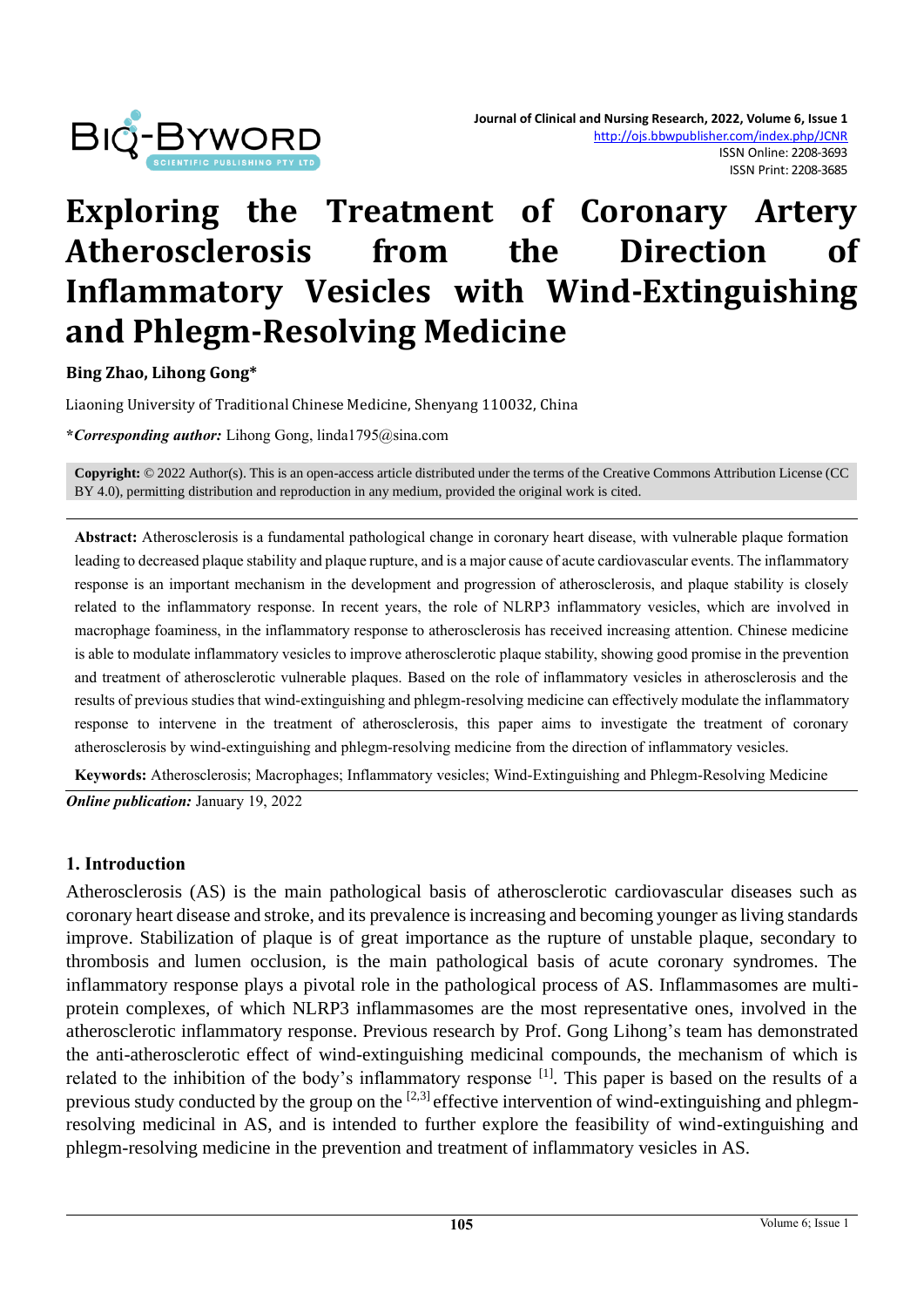## **2**. **Advances in the study of the inflammatory response to AS**

AS is a chronic inflammatory disease that occurs in the arterial blood vessel wall [4]. The pathogenesis of AS is not well understood, but the inflammatory response is a central factor in the pathogenesis of AS and plays an important role in its development. It is generally accepted that the inflammatory response in AS is regulated by both innate and adaptive immunity, and that immune cells such as macrophages are involved in the inflammatory response and disease development in AS, with targets for intervention including CRP, TNF-a and IL-6. The CANTOS study was the first to validate the feasibility <sup>[5]</sup> of IL-1 $\beta$  as a target for the treatment of coronary artery disease, marking the formal elevation of the "inflammatory hypothesis" of AS to an "inflammatory theory." "The study also showed that the inhibition of IL-1β as a target for coronary artery disease was indiscriminate. At the same time, studies have shown that indiscriminate inhibition of IL-1β may increase the chance of infection and that biologic agents targeting IL-1β are expensive, so targeting IL-1β upstream is urgent. The role of NLRP3 inflammatory vesicles in the inflammatory response to AS has received increasing attention in recent years, as they regulate downstream IL-1β activity and are involved in macrophage foaminess [6]. Therefore, anti-inflammatory therapy targeting NLRP3 inflammatory vesicles is currently an important therapeutic measure to alleviate AS.

## **3. NLRP3 inflammatory vesicles in AS macrophages**

Inflammatory vesicles are multiprotein complexes formed by the assembly of intracytoplasmic pattern recognition receptors involved in the recognition of pathogen-associated molecular patterns that activate cysteine aspartate-proteinase-1 (Caspase-1), which in turn regulates IL-1β and IL-18 levels [7]. Nucleotidebinding oligomerization domain-like receptor 3 (NLRP3) is a major inflammatory vesicle in cardiovascular disease research. NLRP3 inflammatory vesicles are a complex of NLRP3, apoptosis-associated specklelike protein (ASC) and pro-Caspase-1. Inhibition of NLRP3 inflammasomes has been demonstrated to help limit the inflammatory response [8], and NLRP3 inflammasome levels are positively linked with IL-1 and IL-18 levels. The pro-inflammatory development of cardiovascular disease is hypothesized to be linked to NF-kB signaling. NF-kB is initially activated to enhance pro-IL-1 and NLRP3 expression [9]. Signals from NF-kB activators and a second trigger, such as ROS generation by mitochondria, are required for the activation of NLRP3 inflammatory vesicles <sup>[10]</sup>. In vitro studies have shown that NLRP3 inflammatory vesicles can be activated and secrete IL-1 in THP-1 cells [11], and in vivo studies have shown that NLRP3 inflammatory vesicles can be activated and secrete IL-1 in THP-1 cells. NLRP3-containing inflammatory vesicles causes [12] Plaque development to be stopped, pro-inflammatory cytokine expression to be inhibited, plaque lipid content to be reduced, and plaque to be stabilized when the NLRP3 gene is silenced [13]. Blocking IL-1R on endothelial cells reduces particle activity and inhibits particle-dependent activation of cell adhesion molecules in THP-1 monocytes [14]. In peripheral blood mononuclear cells from patients with coronary artery disease, atorvastatin inhibited the expression of NLRP3 inflammatory vesicles, suggesting that inhibition of NLRP3 inflammatory vesicles may contribute to the inhibitory effect of atorvastatin on chronic inflammation and AS progression. According to the findings, NLRP3 inflammatory vesicles are increased during AS, and NLRP3 expression levels are positively related with AS risk factors and significant adverse cardiac events. The above results suggest that NLRP3 inflammatory vesicles are upregulated during AS and that NLRP3 expression levels are positively associated with AS risk factors and serious adverse cardiac events.

## **4. Correlation between "wind-seeking and expectorant herbs" and inflammatory vesicles**

AS can be classified as "chest paralysis" or "true heart pain" according to its clinical manifestations. Treatment is usually based on activating blood stasis, warming the meridians and dispersing cold, clearing phlegm and etc. [15]. Based on the concept of "cardiovascular event chain" in Western medicine, Professor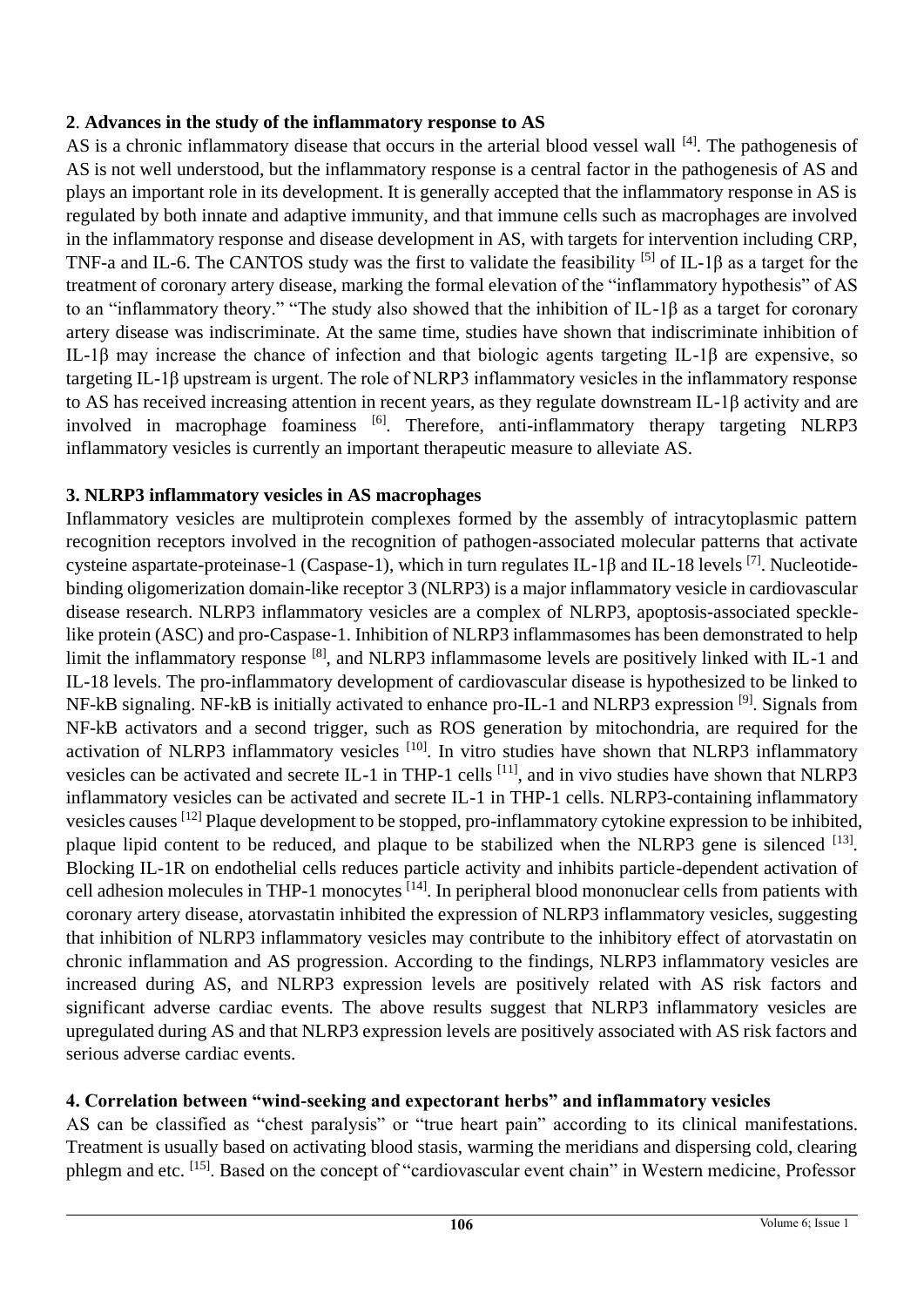Gong Lihong proposed the hypothesis of AS event chain in Chinese medicine: "deficiency - phlegm - stasis - toxicity (heat) – wind." The wind-phlegm theory is an innovative explanation for the occurrence and development of AS<sup>[16]</sup>. The patient's reduced exercise and diet of thick and fatty foods led to spleen deficiency and phlegm, phlegm clotting and blood stasis, phlegm and stagnation of phlegm and stagnation of blood that did not resolve and led to internal carbuncle and toxic heat, and heat that led to internal wind, and wind, which is the longest of all diseases, is good at moving and changing several times, and phlegm and wind move internally [17,18]. By establishing an ApoE knockout mouse coronary artery model, Chi Yingxue found that the Chinese herbal remedy, Complex Stable Plaque Soup, might reduce inflammation by affecting the expression of HO-1 and PPARγ, thereby interfering with AS plaque formation and rupture [19] .

Professor Gong Lihong established an angiotensin II-induced human umbilical vein endothelial cell model and a high-fat diet-induced ApoE knockout mouse model, and found that wind-extinguishing and phlegm-resolving medicine could inhibit Ang II-induced endothelial cell injury, and effectively reduce NFkB mRNA expression and TLR4 mRNA expression in the abdominal aorta of AS mice, thereby inhibiting the inflammatory response and stabilizing plaque  $[20,21]$ . Ni Xiao-Ou and Gong Li-Hong showed that the ApoE knockout mouse coronary artery model could increase the protein expression of beclin-1 and LC3, improve cellular autophagy, and affect the inflammatory response. The Chinese herbal remedy Sowing Wind and Expectorant Spots can inhibit the inflammatory <sup>[22]</sup> response within the plaques and upregulate the expression of PPAR- $\gamma$  gene in ApoE knockout mice with experimental AS unstable plaques [23]. Therefore, it is quite feasible to use wind-extinguishing and phlegm-resolving medicinal to combat inflammatory vesicles in AS based on the theory of wind and phlegm.

Inhibition of inflammatory vesicles through various pathways in the early stages of AS can intervene in the development process of AS  $^{[24]}$ , reducing plaque production. On this basis, further animal experiments can be carried out to confirm the association between Searching for Wind and Expectorant Herbs and inflammatory vesicles, which is a step we need to refine. Professor Gong Lihong believes that "windphlegm" is the main cause of AS, similar to unstable plaques in Western medicine [25,26]. Chen Pi, Radix et Rhizoma Atractylodis Macrocephala and Rhizoma Atractylodis Macrocephala are used together to dissolve phlegm and disperse knots, as well as to dry dampness and remove lumps, and are the secondary herbs; Leech helps the primary herbs to break up blood and open the channels, and is the secondary herb. In modern pharmacological studies, the whole scorpion contains the active peptide "SVC-IV" with analgesic and anti-inflammatory effects <sup>[27]</sup>. The centipede contains analgesic peptide monomers with analgesic and anti-inflammatory effects <sup>[28]</sup>. Zhang Fengchun et al. <sup>[29]</sup> conducted experimental studies using mice and found that the extract of Dilong's liquid had a significant promotion effect on the activity of macrophage FC receptors, accelerating the speed of phagocytosis of neutrophils and thus playing an anti-inflammatory role. Chen Pi contains cellulose, which has anti-tumor, anti-inflammatory, neuroprotective, hepatorenal and obesity inhibiting effects, and has certain intervention effects in diabetes, asthma and cardiovascular diseases [30]. The half of Atractylodis Macrocephalae contains alkaloids, organic acids, polysaccharides, sterols and other chemical components, which have pharmacological effects such as anti-cough and asthma, anti-inflammatory, anti-tumor and anti-vomiting [31]. Atractylenolide, as well as Atractylodes polysaccharides, have anti-inflammatory and modulating immune metabolism effects [32]. Leeches are effective in reducing the level of inflammatory factor TNF- $\alpha$  and inhibiting the proliferation of vascular smooth muscle cells (SMC), thereby reducing the size of atherosclerotic  $(AS)$  plaques  $[33]$ .

### **5. Feasibility of using wind and phlegm-seeking herbs to prevent and treat inflammatory vesicles in AS based on the theory of wind and phlegm**

There is support in the literature for a study on the mechanism of NLRP3 inflammatory vesicles in AS with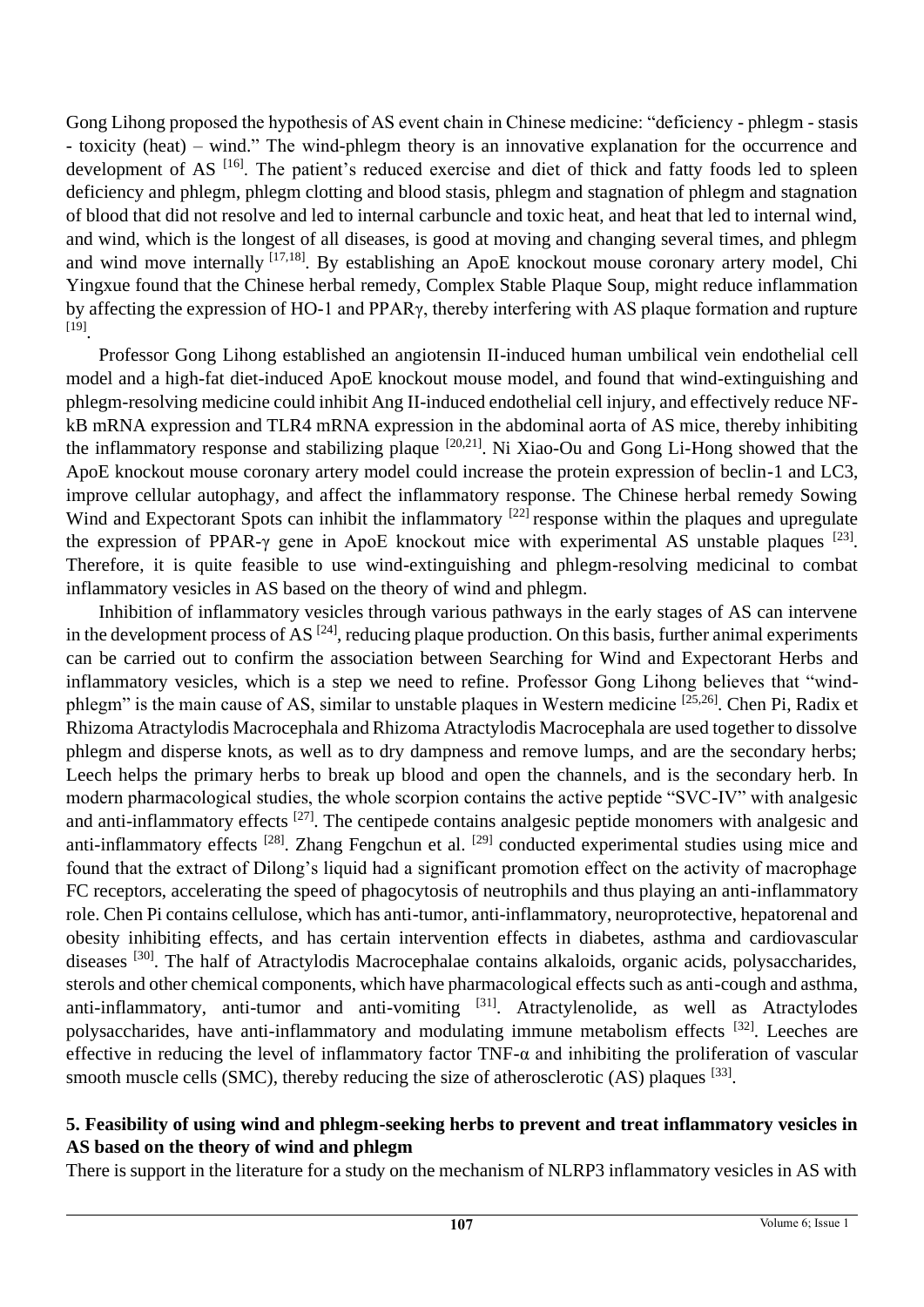the formula that is wind-extinguishing and phlegm-resolving: Chen Ning et al <sup>[34]</sup> established a model of AS by high-fat diet combined with immune damage method, and after 8 weeks were given the formula to resolve phlegm and dispel stasis. The results showed that the formula to resolve phlegm and dispel stasis could reduce fat vacuoles, restore liver tissue morphology, reduce NLRP3 protein content and serum IL-1β and IL-18 content, thus improving the results showed that the treatment of phlegm and elimination of stasis could reduce fat vacuoles, restore liver tissue morphology, reduce NLRP3 protein content and serum IL-1β and IL-18 levels, thus improving liver lipid deposition in AS rabbits <sup>[35]</sup>. The study found that compound Astragalus capsule could reduce NLRP3 content, inhibit inflammatory response, improve carotid endothelial damage and reduce carotid atherosclerosis. Jiang <sup>[36]</sup> used a high-fat diet combined with intraperitoneal injection of vitamin D 3to establish a rat AS model, and administered the drug after molding. The aqueous extract of Centipede exerted anti-AS effects by <sup>[37]</sup> inhibiting the value-added and division of smooth muscle cells. Hemiptera exerted anti-AS effects by regulating the PI3K/Akt signaling pathway [38]. Chuan Chen Pi reduced LPS-stimulated RAW264.7 cell injury through the TLR4-NF-kB signaling pathway  $^{[39]}$  and leech extract inhibited NF-kB expression to combat AS  $^{[40]}$ .

In summary, based on a series of systematic studies on the prevention and treatment of AS with windextinguishing and phlegm-resolving medicinal, it has been clearly proposed that wind-extinguishing and phlegm-resolving medicinal may effectively prevent and treat AS by regulating the inflammatory response, but the effect of wind-extinguishing and phlegm-resolving medicine on NLRP3 inflammatory vesicles in AS has not been elucidated. The inflammatory response and wind-phlegm theory are correlated, and NLRP3 inflammatory vesicles are valued in the inflammatory response of AS, and the process of AS development can be inhibited by reducing NLRP3 inflammatory vesicles. Based on this, wind and phlegm dispelling herbs may have an effective role in regulating NLRP3 inflammatory vesicles, thus opening up new perspectives on the regulatory mechanism for their effective intervention in the treatment of AS. Combined with the key targets of NLRP3 inflammatory vesicles and related signaling pathways in the formation of AS, and in close connection with the results of previous studies on the effective intervention of wind-extinguishing and phlegm-resolving medicinal in AS, we can provide a multi-level and multi-target scientific basis for the effective intervention of wind-extinguishing and phlegm-resolving medicine in AS, which is expected to provide an experimental basis for the "wind-extinguishing and phlegm-resolving medicine" treatment of AS. It is expected to provide an experimental basis for the treatment of AS by the "Searching Wind and Dispelling Phlegm Method" and help enrich the scientific connotation of the theory of "wind and phlegm."

## **Disclosure statement**

The author declares no conflict of interest.

## **References**

- [1] Zhao L, Gong L, 2017, The Clinical Efficacy of Compound Wenban Decoction Combined with External Counterpulsation on Patients with Unstable Angina Pectoris of Coronary Heart Disease and the Effect on Serum Nitric Oxide and Vascular Endothelin-1. Integrated Chinese and Western Medicine Journal of Cerebrovascular Diseases, 15(18): 2228-2231.
- [2] Zhao D, Gong L, Xiao F, 2018, The Effect of Wenban Decoction Containing Serum on the Expression of Macrophage Foaming Autophagy-Related Proteins LC3B and Beclin 1. Journal of Traditional Chinese Medicine, 59(11): 978- 982.
- [3] Zhang S, Gong L, Ni X, et al., 2015, Effect of Wind-Extinguishing and Phlegm-Resolving Medicinal Compound on the Expression of Beclin-1 and Bcl-2 Genes in Atherosclerotic Vulnerable Plaques of AopE Gene Knockout Mice. Chinese Journal of Traditional Chinese Medicine, 33(9): 2151-2153.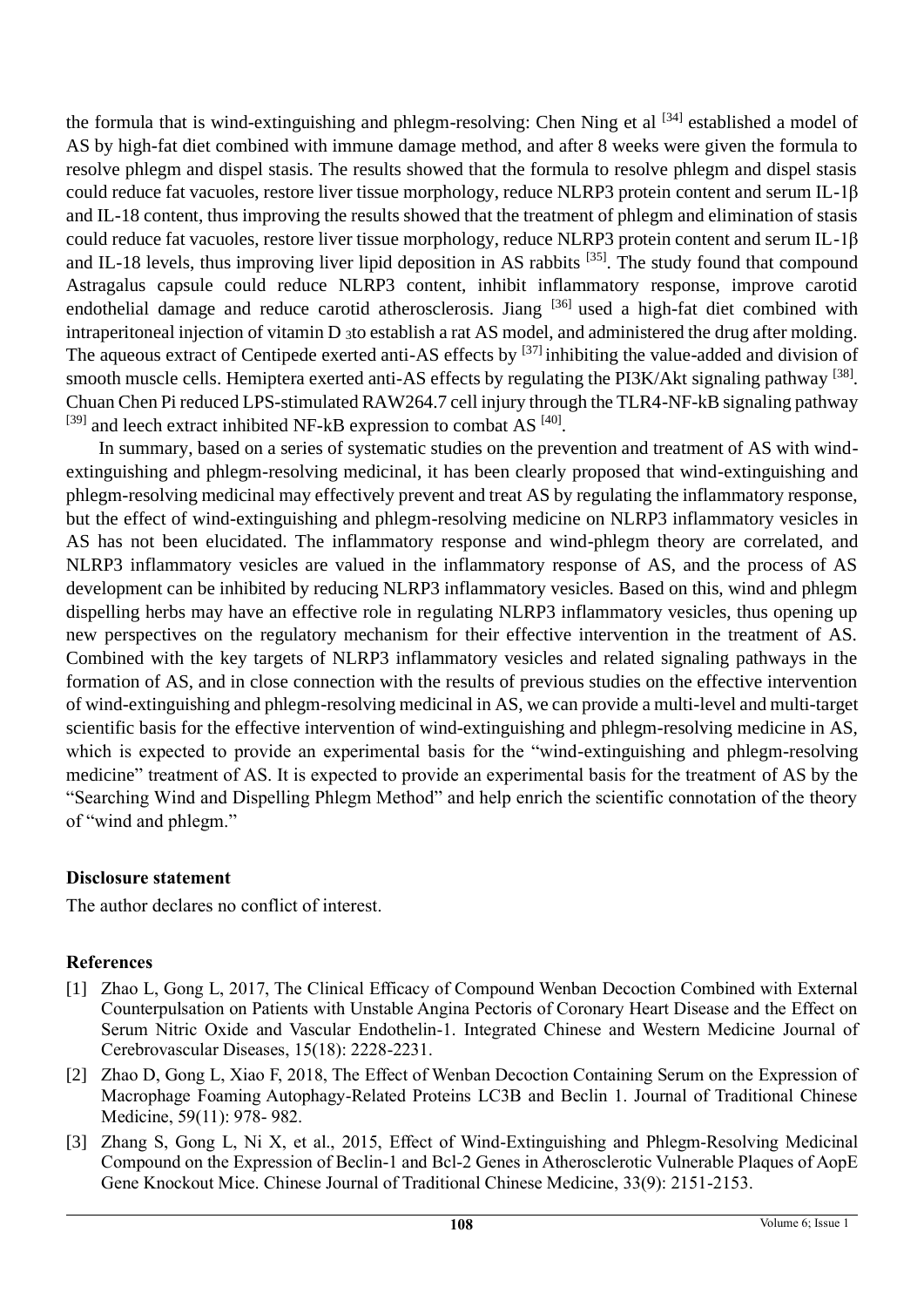- [4] Wolf D, Ley K, 2019, Immunity and Inflammation in Atherosclerosis.Circ Res, 124(2): 315-327.
- [5] Ridker PM, Everett BM, Thuren T, et al., 2017, Antiinflammation Therapy with Canakinumab for Atherosclerotic Disease. N EngI J Med, 377(12): 1119-1131.
- [6] Liu W, Yin Y, Zhou Z, et al., 2014, OxLDL-Induced IL-1 Beta Secretion Promoting foam Cells Formation was Mainly via CD36 Mediated ROS Production Leading to NLRP3 Inflammasome Activation. Inflamm Res, 63(1):33-43.
- [7] Lamkanfi M, Dixit VM, 2014, Mechanisms and Functions of Inflammasomes. Cell, 157(5): 1013-1022.
- [8] Yan Y, Jiang W, Liu L, et al., 2015, Dopamine Controls Systemic Inflammation Through Inhibition of NLRP3 Inflammasome. Cell, 160: 62-73.
- [9] Volt H, García JA, Doerrier C, et al., 2016, Same Molecule but Different Expression: Aging and Sepsis Trigger NLRP3 Inflammasome Activation, a Target of Melatonin. J Pineal Res, 60(2): 193-205.
- [10] Zhou R, Yazdi AS, Menu P, et al., 2011, A Role for Mitochondria in NLRP3 Inflammasome Activation. Nature, 469: 221-225.
- [11] He D, Wang H, Xu L, et al., 2016, Saikosaponin-A Attenuates Oxidized LDL Uptake and Prompts Cholesterol Efflux in THP-1 Cells. J Cardiovasc Pharmacol, 67(6): 510 -518.
- [12] Satoh M, Tabuchi T, Itoh T, et al., 2014, NLRP3 Inflammasome Activation in Coronary Artery Disease: Results from Prospective and Randomized Study of Treatment with Atorvastatin or Rosuvastatin. Clinical Science, 126(3-4): 233-241.
- [13] Zheng F, Xing S, Gong Z, et al., 2014, Silence of NLRP3 Suppresses Atherosclerosis and Stabilizes Plaques in Apolipoprotein E-deficient Mice. Mediators of Inflammation, 2014: 1-8.
- [14] Ehsan M, Singh KK, Lovren F, et al., 2016, Adiponectin Limits Monocytic Microparticle-Induced Endothelial Activation by Modulation of the AMPK, Akt and NFκB Signaling Pathways. Atherosclerosis, 245: 1-11.
- [15] Cardiovascular Branch of Chinese Society of Traditional Chinese Medicine, 2018, Expert Consensus on Diagnosis and Treatment of Stable Angina Pectoris in Coronary Heart Disease. Journal of Traditional Chinese Medicine, 59(5): 447-450.
- [16] Yan X, Gong L, 2019, Treating Coronary Heart Disease from the Perspective of the "Deficiency-Phlegm-Stasis-Toxin (Heat)-Wind" Event Chain. Journal of Integrated Traditional Chinese and Western Medicine Cardio-Cerebrovascular Disease, 17(13): 1985-1987.
- [17] Guo Q, 2012, Professor Gong Lihong's Experience in Treating Unstable Angina Pectoris based on Wind Phlegm Theory. Shenyang: Liaoning University of Traditional Chinese Medicine.
- [18] Nourooz-Zadeh J, Smith CC, Betteridge DJ, 2001, Measures of Oxidative Stress in Heterozygous Familial Hypercholesterolaemia. Atherosclerosis, 156(2): 435-441.
- [19] Chi Y, Gong L, 2015, Effect of Wind-Extinguishing and Phlegm-Resolving Medicinal Compound on the Expression of HO-1 and PPARγ in Atherosclerotic Unstable Plaques of Apo E Gene Knockout Mice. Chinese Emergency in Traditional Chinese Medicine, 24(1): 4-6.
- [20] Jiang M, Gong L, 2015, Effect of Wenban Decoction on TLR4 mRNA in Atherosclerotic Unstable Plaques of ApoE Knockout Mice. Journal of Traditional Chinese Medicine, 56(7): 598-601.
- [21] Ding Y, Gong L, Gao F, et al., 2010, The Effect of Chinese Herbal Medicine for Seeking Wind and Expelling Phlegm on the Expression of NF-kB mRNA and ET-1 mRNA in Human Umbilical Vein Endothelial Cells Induced by Ang Ⅱ. Integrated Traditional Chinese and Western Medicine Disease Journal, 8(12): 1479-1481.
- [22] Ni X, Gong L, Zhang S, et al., 2016, The Effect of Wind-Extinguishing and Phlegm-Resolving Medicinal on the Autophagy-Related Proteins Beclin1 and LC3 of Atherosclerotic Unstable Plaque in ApoE Gene Knockout Mice. Chinese and Western Medicine Combined Cardio-Cerebrovascular Disease, 14(05): 488- 491.
- [23] An Y, Gong L, Wei W, 2014, The Effect of Wind-Searching and Expectorating Method on Inflammatory Response and PPARγ Gene Expression in Aortic Vulnerable Plaques of ApoE Gene Knockout Mice.